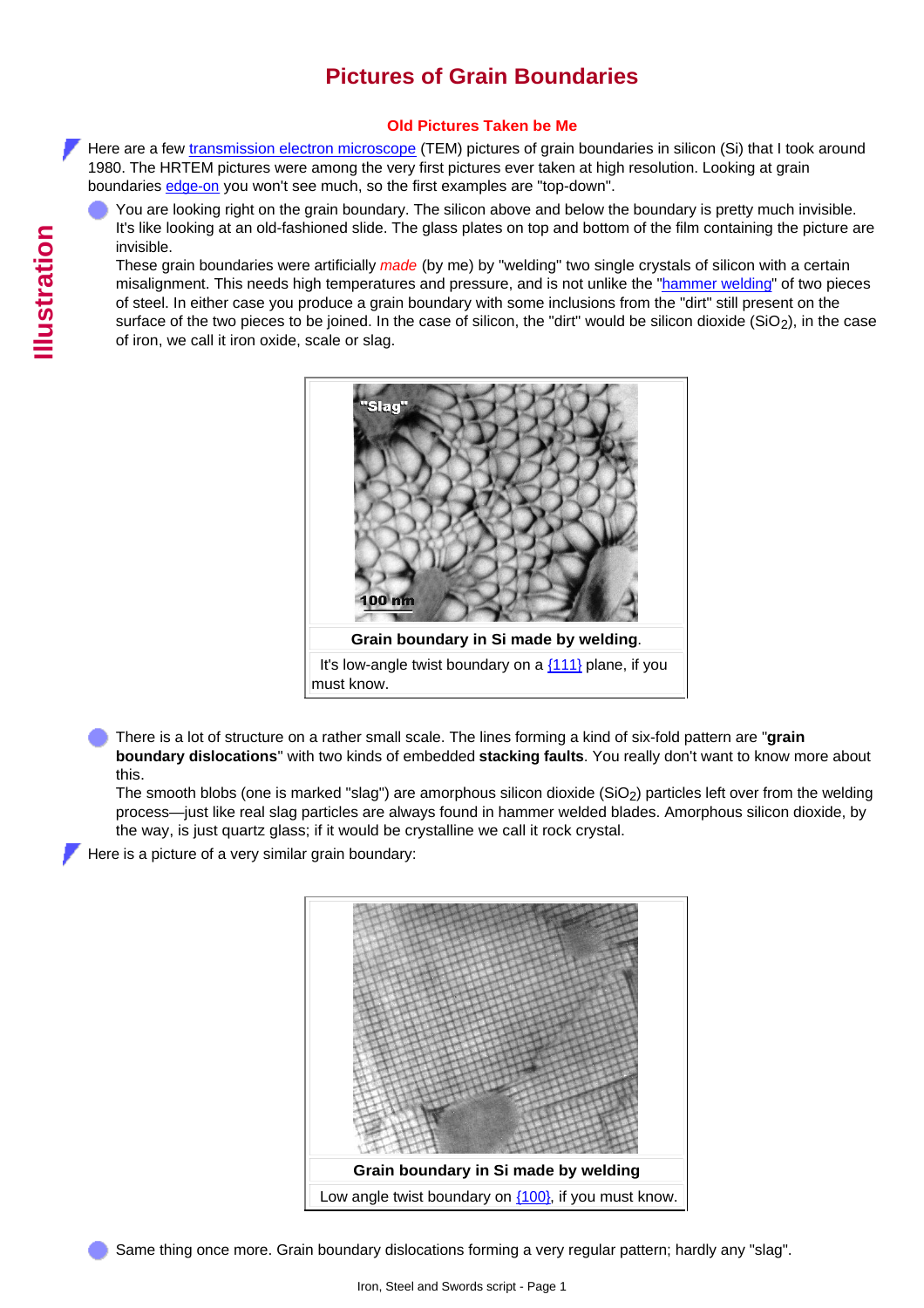

The "chicken wire" structure indicates a network of very special grain boundary dislocations. The big black line is a "real" dislocation, running through one of the grains and ending at the grain boundary, interacting with the dislocations there.



- A junction of three large-angle grain boundaries. The lower one has clearly visible grain boundary dislocations With the eye of faith one also sees a fine-mashed network in the one branching off to the left. The one going up appears to without a structure (the "zebra" fringes have nothing to do with structures in the boundary) but that might simply be due to the limitations of the electron microscope.
- Just for the hell of it, here are high–resolution transmission electron microscope (HRTEM) pictures at atomic resolution. Those pictures are among the very first ones taken with atomic resolution around 1979, when electron microscopes became powerful enough for that.



What you see are "screw dislocations". Look up the ["dislocation science"](http://www.tf.uni-kiel.de/matwis/amat/iss_dec_15_2021/kap_5/illustr/s5_4_1.html) module if you feel you need to know what "screw dislocations" are. Otherwise screw them.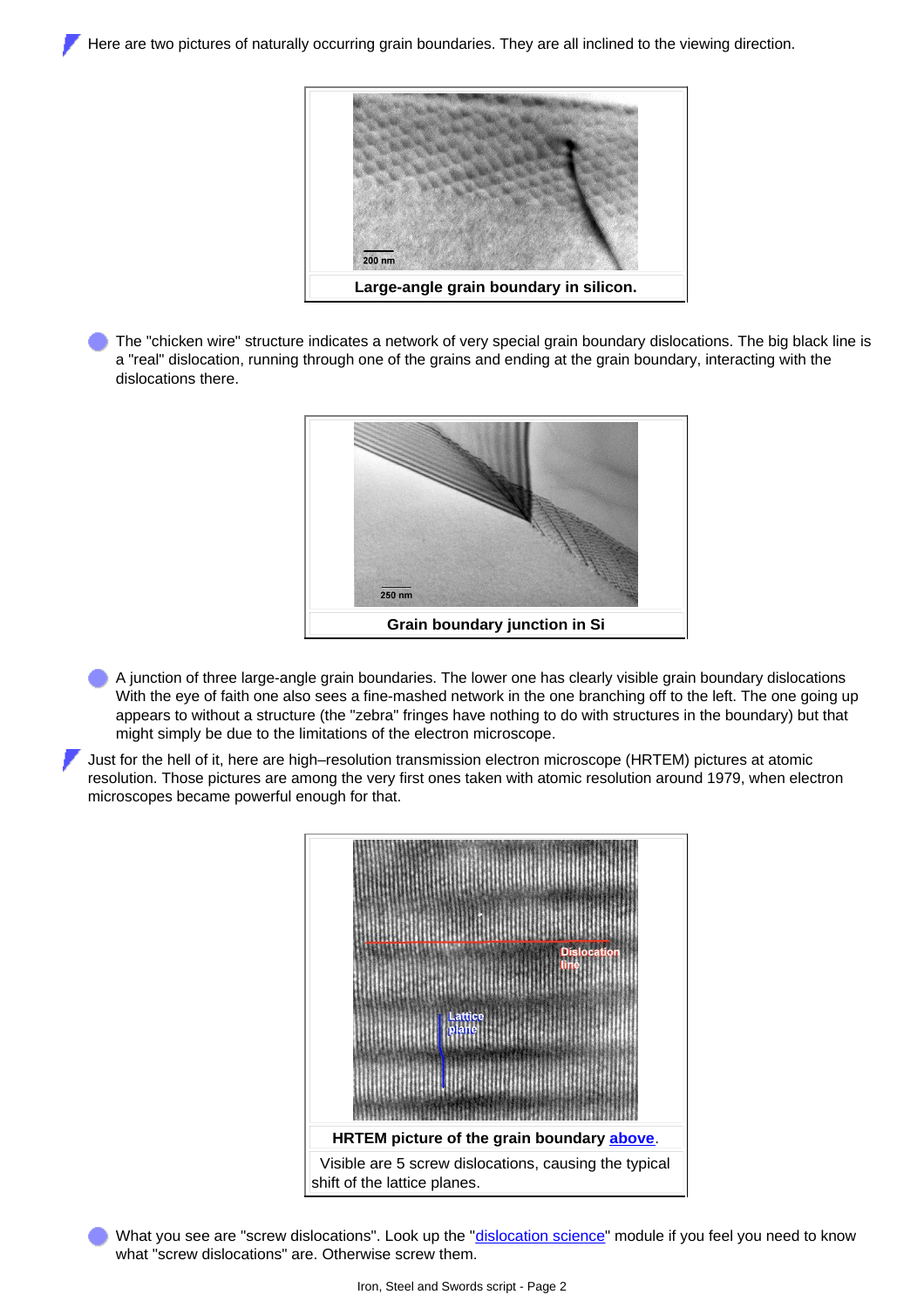Here, just for the hell of it, is an "edge-on" picture at atomic resolution of the ("small-angle twist") grain boundary in the [top most picture.](#page-0-1) There is really not much to see.



Things get a bit better with "edge-on" pictures at atomic resolution of some slightly different kind of grain boundary ("small-angle tilt").



The boundary runs from left to right in the middle of the picture. The colored lines are only to guide the eye. The blue lines indicate that the orientation of the crystal above or below the boundary differs indeed by a "small angle".

The red lines indicate ending lattice planes, i.e. edge dislocations.

The picture shows directly (and for the first time) that this kind of boundary consists indeed of a lot of dislocations in some special array. This was predicted long before it could be imaged. Now the prediction has been proved.

The next picture shows some unusual and unexpected behavior that could only be found with "edge-on HRTEM". A simple (low-angle tilt) boundary is actually not so simple but consists of three boundaries close together.



A low-angle tilt boundary composed of individual dislocations as in the picture above is actually sandwiched between two so-called "twin" boundaries, the effects of which cancel each other. That is shown by the black lines that bend substantially at the twin boundaries, but in opposite directions.

The misorientation between the upper part and the lower part of the crystal is only determined by the low-angle tilt boundary. It changes position from in-between the twin boundaries to being superimposed on one of the twins.